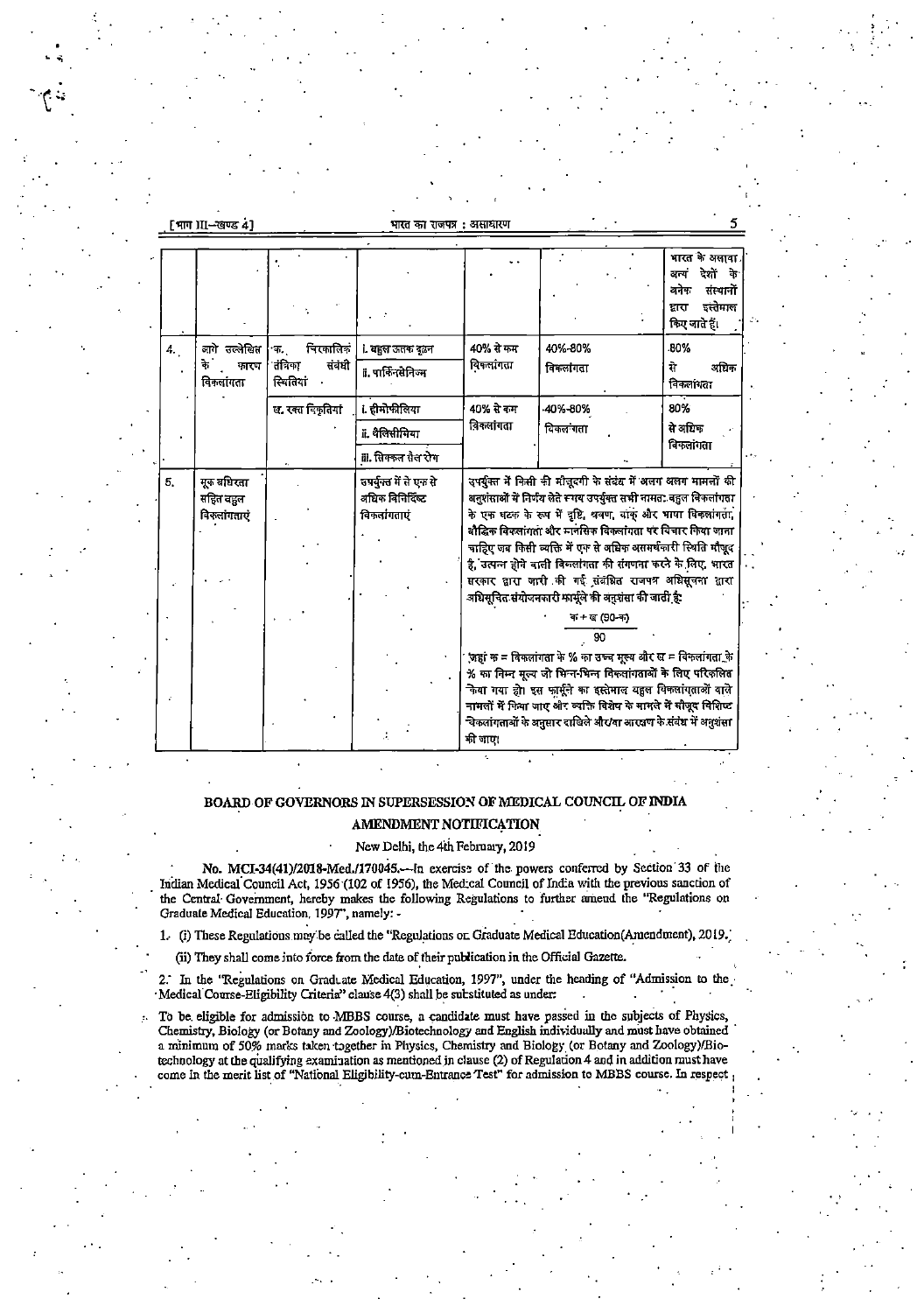## THE GAZETTE OF INDIA : EXTRAORDINARY [PART III-SEC 4]

of candidates belonging to Scheduled Castes, Scheduled Tribes or other Backward -Classes the minimum marks obtained in Physics, Chemistry and Biology (or Botany and Zoology)/Bio-technology taken together in qualifying examination shall be 40% instead of 50%. In respect of candidates with specified disability under the Rights of Persons with Disabilities Act, 2016 the minimum marks in qualifying examination in Physics, Chemistry and Biology/Bio-technoIogy taken together in qualifying examinatiori shall be 45% instead of 50%.

Provided that a candidate who has appeared in the qualifying examination the result of which has not been declared, he/she may be provisionally permitted to take up the National Eligibility-cum-Entrance Test and in case of selection for admission to the MBBS course, he/she shall not be admitted to that course until he fulfils the eligibility criteria under Regulation 4.

5% of the nrnnal sanctioned-ihtaks capacity in Government or Government aided higher educational institutions shall be filled up by candidates with benchmark disabilities in accordance with the provisions of the Rights of Persons with Disabilities Act, 2016, based on the merit list of 'National Eligibility-cum-Entrance Test'. For this purpose the "Specified Disability" contained in the Schedule to the Rights of Persons with Disabilities Act, 2016 is annexed in Appendix 'G' and the eligibility of candidates to pursue a course in medicine witli specified disability shall be in accordance with Appendix 'H'. If the seats reserved for the persons with disabilities in a particular category remain unfilled on account of unavailability of candidates, the seats shall be included in the annual sanctioned seats for the respective Category.

3 In the "Regulations on Graduate Medical Education, 1997", after  $7<sup>th</sup>$  row of Appendix-'F', the following. row shall be added as under:

| SI. | <b>Schedule for Admission</b>    | <b>Central Counseling</b> | State<br>Counseling |  |
|-----|----------------------------------|---------------------------|---------------------|--|
| No. |                                  | All'India Quota           | Deemed + CI         |  |
| 7A. | Commencement of Academic Session |                           |                     |  |

#### Dr. SANJAY SHRIVASTAVA, Secy. General [ADVT.-III/4/Exty./525/18]

Foot Note: The Principal Regulations namely, "Regulations on Graduate Medical Education, 1997" were published In Part-HT. Section (4) of tlie Gazette of India vide Medical Council of India notification dated  $4^{\mu}$  March, 1997, and amended vide MCI notifications dated ■'9/05/1999, 024)7/2002. 304)9/2003, 1&1(V2003, 01433/2004, 20/10/2008, 15/12/2008, ''2/12/2008, 25/03/2009, 19/04/2010, 07/10/2010, 2yi2/20i0.- 15/4)2/2012. 29/12/2015, 05/08/2016, 21/09/2016, 10/03/2017, 04/07/2017, 23/01/2018, 06/02/2018 & 21/05/2018.

## Appendix "H"

Guidelines regarding admission of students with ."Specified Disabilities" under the Rights of Persons with Disabilities Act, 2016 with respect to admission in MBBS

Note 1. The "Certificate of Disability" shall be issued in accordance with the Rights of Persons with Disabilities Rules. 2017 notified in the Gazette of India by the by the Ministry of Social Justice and Empowerment [Department of Empowerment of Persons with Disabilities (Divyangjan)] on 15th June 2017.

2. The extent of "specified disability" In a person shall be assessed in accordance wicl: tlie "Guidelines for the purpose of assessing the extent of specified disability in a person included under the Rights of Persons with Disabilities Act, 2016 (49 of 2016)" notified in the Gazette of India by the Ministry of Social Justice and Empowerment [Department of Empowerment of Persons with Disabilitics (Divyangian)] on 4th January 2018.

.3. The minimum degree of disability should be 40% (Benchmark Disability) in order to be eligible for availing reservation for persons with specified disability.

4. The term 'Persons with Disabilities' (PwD) is to be used instead of the term 'Physically Handicapped" (PH)

| `Sl.<br>No. | Disabi ity<br>Турс            | Type of<br><b>Disabilities</b> | Specified Disability        | Disability Range,                                                   |                                                           |                                    |
|-------------|-------------------------------|--------------------------------|-----------------------------|---------------------------------------------------------------------|-----------------------------------------------------------|------------------------------------|
|             |                               |                                |                             | Elizible for<br>Medical<br>Course, Not<br>Eligible for<br>PwD Ouota | Eligible for Medical<br>Course, Eligible for<br>PwD Ouota | Not Eligible for<br>Medical Course |
| л.          | Physical<br><b>Disability</b> | A. Locomotor<br>Disability.    | a. Leprosy cured<br>person* | Less than 40%<br>disability                                         | 40-80% disability                                         | More than 80%                      |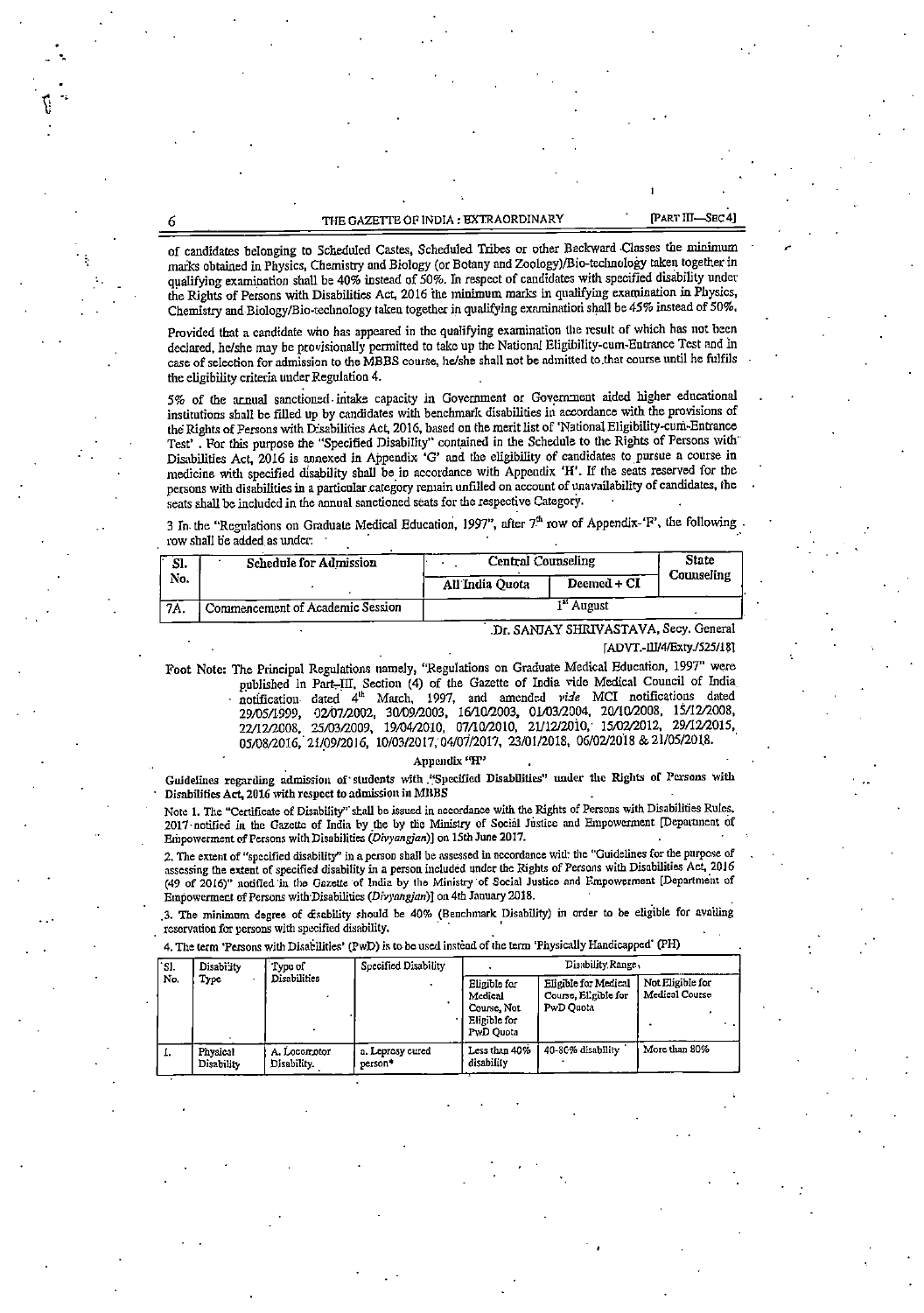[ ਸਾਧ III-खण्ड 4]

 $\overline{2}$ 

including<br>Specified<br>Disabilities (a to b. Cerebral Palsy\*\* c. Dwarfism f). d, Muscular Dystrophy e, Acid attack victims  $\overline{t}$ . Others<sup>#\*\*</sup> such as Amputation. Poliomyelitis, etc. \* Attention should be paid to loss of sensations in fingers and hands, amputation, as well as involvement of eyes and corresponding recommendations be looked at. \*\* Attention should be paid to impairment of vision, hearing, cognitive function etc. and corresponding recommendations be looked at. \*\*\* Both hands intact, with intact sensations, sufficient strength and range of motion are essential to be considered eligible for medical course Equal to or More .<br>Less than 40% a. Blindness **B.** Visual disability (i.e. than 40% Disability Impairment (\*) Category '0<br>
Category '0<br>  $(10\%)$ ', '1<br>  $(20\%)$ ' & '11<br>  $(30\%)$ b. Low vision (i.e. Category III and aliove) Equal to or more a. Deaf Less than  $40%$ C. Hearing than 40% Disnbility impairment@ Disability b. Hard of hearing (\*) Persons with Visual impairment / visual disability of more than 40% may be made eligible to pursue Graduate Medical Education and may be given reservation, subject to<br>the condition that the visual disability is brought to a level of less than the benchmark of 40% with advanced low vision aids such as telescopes / magnifier etc. @ Persons with hearing disability of more than 40% may be made eligible to pursue Graduate Medical Education and may be given reservation, subject to the condition that<br>the hearing disability is brought to a level of less than the benchmark of 40% with the ald of assistive devices. In addition to this, the individual should have a speech discrimination score of more than 60%. Equal to or more Less than 40% D. Speech & Organic/neurological Disability than 40% Disability language causes disabilityS \$ It is preposed that for admission to MBBS course the Speech Intelligibility Affected (SIA) score shall not exceed 3 (Which will correspond to less than 40%) to be eligible to pursue the MBBS course. The individuals beyond this score will not be eligible for admission to the MBBS course. Persons with an Aphasia Quotient (AQ) upto 40% may be eligible to pursue MBBS course but beyond that they will resident be eligible to pursue the MBBS course nor will they have any reservation. # currently there is no Quantification scale available to assess a. Specific learning Intellectual the severity of SpLD, therefore the cut-off of 40% is arbitrary disabilities disability and more evidence is needed. (Perceptual<br>disabilities, Dyslexia, Equal to or more More than 80% or Less than 40% Dyscalculia. Disability severe nature or Dyspraxia & significant Developmental cognitive/ But selection will be aphasia)# intellectual disability basec  $\mathbf{on}$ the learning competency<br>evaluated with the ŧ  $_{\rm{help}}$ of the remediation/ assisted technology/ aids/ infrastructural changes by th. Expert Panel

 $\overline{7}$